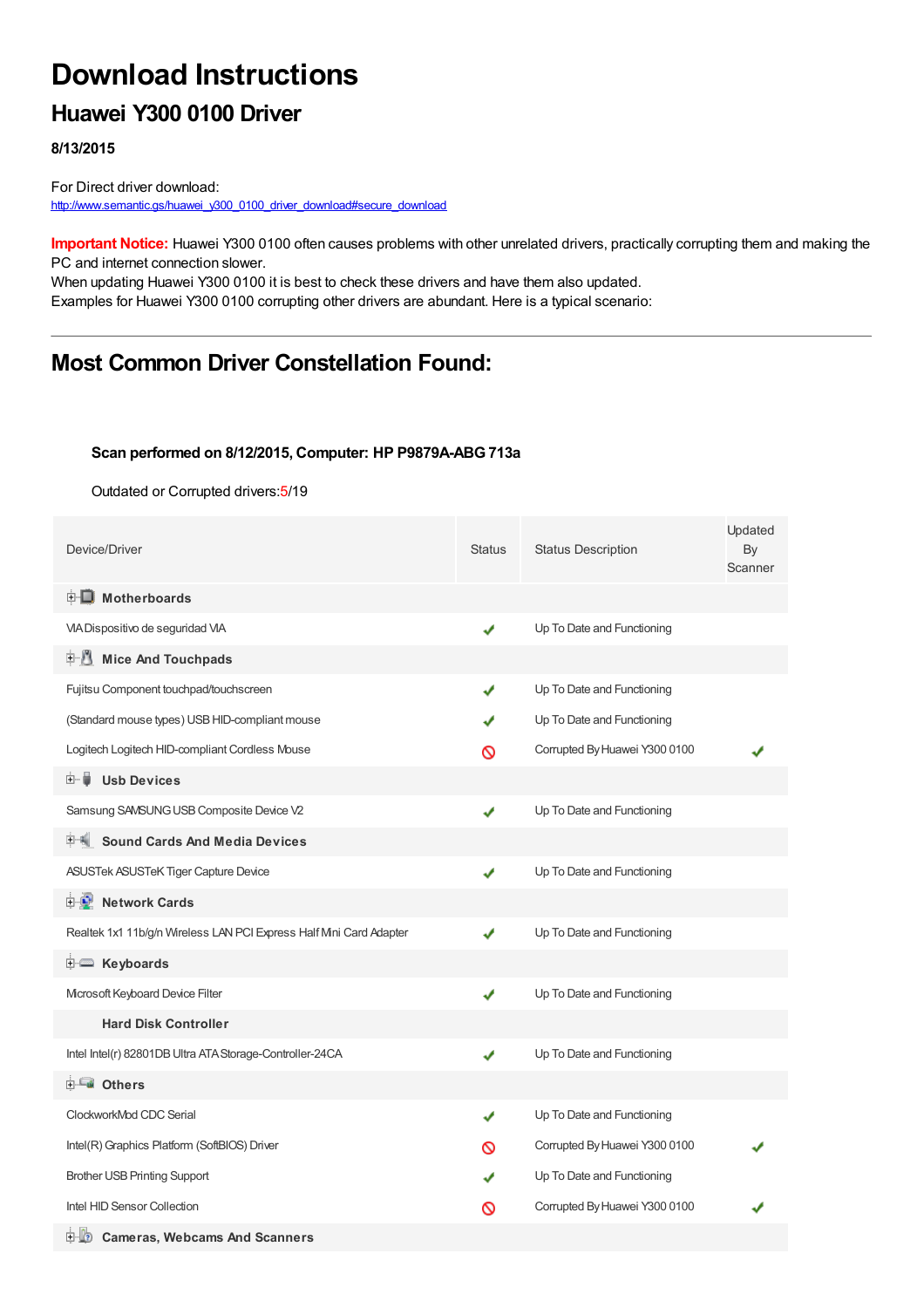| USB2.0 PC CAMERA Periferica video USB                 |   | Up To Date and Functioning    |  |
|-------------------------------------------------------|---|-------------------------------|--|
| <b>Dideo Cards</b>                                    |   |                               |  |
| NVIDIA NVIDIA GeForce GT 630M                         | ✔ | Up To Date and Functioning    |  |
| <b>E</b> Input Devices                                |   |                               |  |
| Logitech Logitech WingMan Formula (ADI)               | ര | Corrupted By Huawei Y300 0100 |  |
| <b>E-</b> Port Devices                                |   |                               |  |
| Mobile Connector Device Application Interface (COM12) | ര | Corrupted By Huawei Y300 0100 |  |
| Monitors<br>中山                                        |   |                               |  |
| Sony Digital Flat Panel (1024x768)                    | ✔ | Up To Date and Functioning    |  |
| 中国 Mobile Phones And Portable Devices                 |   |                               |  |
| <b>Acer NOKIA</b>                                     | ✔ | Up To Date and Functioning    |  |

# **Huawei Y300 0100 Driver Models:**

| <b>Driver Model</b>                    | <b>Original Upload Last</b><br>Date | <b>Modification</b> | <b>Driver File</b>                   | File<br><b>Size</b> | <b>Most Compatible</b><br><b>Computer Model</b> | <b>Availabilty To</b><br><b>Scanner</b> |
|----------------------------------------|-------------------------------------|---------------------|--------------------------------------|---------------------|-------------------------------------------------|-----------------------------------------|
| <b>Huawei Y300 0100</b><br>1.13734     | 8/14/2014                           | 8/6/2015            | huawei_y300_0100-<br>1.13734.exe     |                     | 164kb HPPAVILION DV8000,                        | ✔                                       |
| <b>Huawei Y300 0100</b><br>D81.1846    | 1/24/2015                           | 8/6/2015            | xcscimk-d81.1846.exe                 |                     | 204kb Sony VGN-TT250N                           | ✔                                       |
| <b>Huawei Y300 0100</b><br>E1.10884    | 1/6/2015                            | 8/1/2015            | huawei y300 0100-<br>e1.10884.exe    | 97kb                | IBM IBM System x 3200 M2 - [436716A,            | ✔                                       |
| <b>Huawei Y300 0100</b><br>2.12968     | 10/5/2014                           | 8/7/2015            | kkvswswxq-2.12968.exe                | 70kb                | Toshiba Dynabook T552/58HKD,                    | ✔                                       |
| <b>Huawei Y300 0100</b><br>21.1606     | 11/2/2014                           | 8/7/2015            | f-21.1606.exe                        | 27kb                | LG R510-L.C201Z,                                | ✔                                       |
| <b>Huawei Y300 0100</b><br>80467       | 8/16/2014                           | 8/3/2015            | $i$ isy-80467.exe                    |                     | 167kb HPP8601A-ABU722,                          | ✔                                       |
| <b>Huawei Y300 0100</b><br>R61.11.127  | 11/23/2014                          | 8/4/2015            | huawei y300 0100-<br>r61.11.127.exe  |                     | 146kb Gateway 6840,                             | ✔                                       |
| <b>Huawei Y300 0100</b><br>1.11.1341.1 | 12/31/2014                          | 8/2/2015            | huawei y300 0100-<br>1.11.1341.1.exe | 31kb                | Sony VGN-SZ38GP C,                              | ✔                                       |
| <b>Huawei Y300 0100</b><br>2.10282     | 12/28/2014                          | 8/5/2015            | huawei y300 0100-<br>2.10282.exe     |                     | 192kb TYAN S2895,                               | ✔                                       |
| <b>Huawei Y300 0100</b><br>1.1693      | 10/15/2014                          | 8/9/2015            | zpc-1.1693.exe                       | 22kb                | IBYTE UDP GN ANDROS-136L,                       | ✔                                       |
| <b>Huawei Y300 0100</b><br>23932.1     | 10/1/2014                           | 8/9/2015            | huawei y300 0100-<br>23932.1.exe     | 49kb                | Toshiba SATELLITE C55-A-1CR,                    | ✔                                       |
| <b>Huawei Y300 0100</b><br>B31.1692    | 11/21/2014                          | 8/8/2015            | dbfevrc-b31.1692.exe                 | 39kb                | Medion S2211,                                   | ✔                                       |
| <b>Huawei Y300 0100</b><br>20386       | 11/23/2014                          | 8/7/2015            | huawei_y300_0100-<br>20386.exe       |                     | 156kb HPHP Compagnx7300,                        |                                         |
| <b>Huawei Y300 0100</b><br>23422       | 12/11/2014                          | 8/10/2015           | huawei y300 0100-<br>23422.exe       |                     | 122kb NEC PC-VK25MXZCC,                         | ✔                                       |
| <b>Huawei Y300 0100</b><br>23492       | 1/29/2015                           | 8/6/2015            | huawei y300 0100-<br>23492.exe       | 93kb                | HP P6604f,                                      | ✔                                       |
| <b>Huawei Y300 0100</b><br>31.1896     | 8/22/2014                           | 8/4/2015            | huawei_y300_0100-<br>31.1896.exe     |                     | 111kb Sony VGN-FW17 B,                          | ✔                                       |
| <b>Huawei Y300 0100</b><br>202.178     | 11/13/2014                          | 8/3/2015            | huawei y300 0100-<br>202.178.exe     |                     | 100kb Packard Bell IPower X9274,                | ✔                                       |
| <b>Huawei Y300 0100</b><br>P1.11.1322  | 12/1/2014                           | 8/3/2015            | huawei_y300_0100-<br>p1.11.1322.exe  |                     | 157kb Fujitsu FMVU75HRG,                        | ✔                                       |
| <b>Huawei Y300 0100</b>                | 8/16/2014                           | 8/7/2015            | huawei_y300_0100-                    |                     | 135kh Fullitsu FM/F58CMV                        | ✔                                       |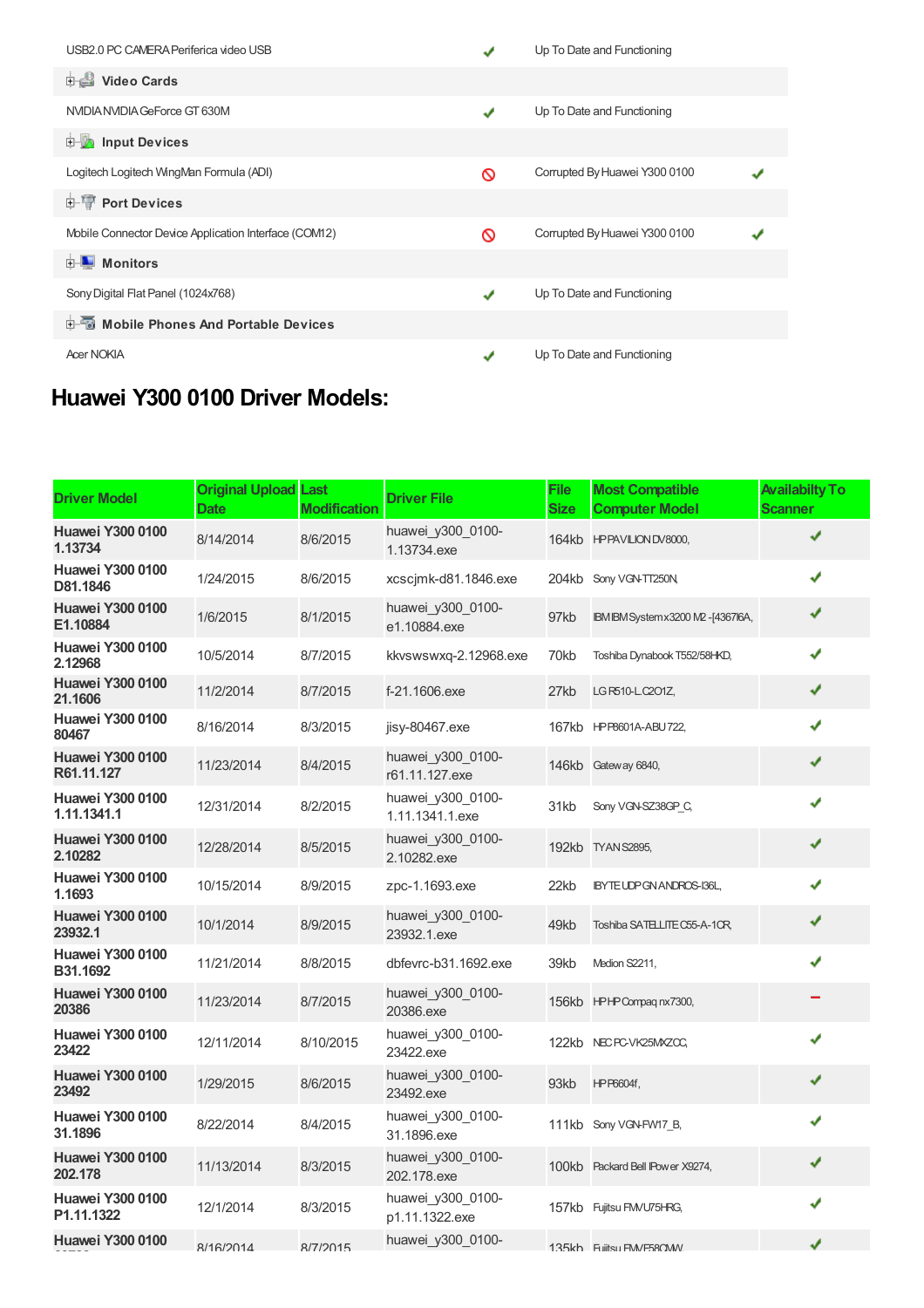| 60728                                    | $U1U1U1$   | U11LU1U   | 60728.exe                                  |      | <b>I UUIW</b> I UJIWU I IVIV I UUWIWI,  |   |
|------------------------------------------|------------|-----------|--------------------------------------------|------|-----------------------------------------|---|
| <b>Huawei Y300 0100</b><br>Z71.1446      | 9/28/2014  | 8/9/2015  | huawei y300 0100-<br>z71.1446.exe          |      | 135kb Sony VGN-NS305D,                  | ✔ |
| <b>Huawei Y300 0100</b><br>83703         | 8/7/2014   | 8/7/2015  | huawei_y300_0100-<br>83703.exe             | 36kb | <b>HPHPE-380jp,</b>                     | ✔ |
| <b>Huawei Y300 0100</b><br>30233         | 9/1/2014   | 8/8/2015  | huawei_y300_0100-<br>30233.exe             | 76kb | Sony VGN-FW41E H,                       | ✔ |
| <b>Huawei Y300 0100</b><br>1.10963       | 8/14/2014  | 8/3/2015  | x-1.10963.exe                              | 94kb | LG F1-2242HS,                           | ✔ |
| <b>Huawei Y300 0100</b><br>31.138        | 1/29/2015  | 8/8/2015  | huawei y300 0100-<br>31.138.exe            |      | 121kb HPHP Pavilion dv6-6178ca,         |   |
| <b>Huawei Y300 0100</b><br>Q24062        | 10/13/2014 | 8/5/2015  | huawei_y300_0100-<br>q24062.exe            | 31kb | HPP2-1191d,                             | ✔ |
| <b>Huawei Y300 0100</b><br><b>J80006</b> | 1/28/2015  | 8/5/2015  | huawei_y300_0100-<br>j80006.exe            | 26kb | HP Pavilion ZV6000,                     | ✔ |
| <b>Huawei Y300 0100</b><br>23637         | 9/19/2014  | 8/3/2015  | huawei_y300_0100-<br>23637.exe             |      | 161kb WIFRO WSG37425W7-0012,            | ✔ |
| Huawei Y300 0100 67                      | 9/23/2014  | 8/9/2015  | huawei y300 0100-67.exe 197kb Lenovo 1049, |      |                                         | ✔ |
| <b>Huawei Y300 0100</b><br>7082.11.1     | 8/11/2014  | 8/4/2015  | h-7082.11.1.exe                            | 53kb | Sony VGN-FW160D,                        | ✔ |
| <b>Huawei Y300 0100</b><br>71.1926       | 8/1/2014   | 8/2/2015  | huawei_y300_0100-<br>71.1926.exe           | 40kb | Shuttle Shuttle System,                 | ✔ |
| <b>Huawei Y300 0100</b><br>1.13888       | 8/1/2014   | 8/3/2015  | huawei_y300_0100-<br>1.13888.exe           | 65kb | Packard Bell EN_S44HR,                  | ✔ |
| <b>Huawei Y300 0100</b><br>31.11.103     | 11/1/2014  | 8/4/2015  | huawei_y300_0100-<br>31.11.103.exe         |      | 122kb Toshiba SATELLITE C55-A-1FN,      | ✔ |
| <b>Huawei Y300 0100</b><br>S70068        | 10/4/2014  | 8/4/2015  | huawei_y300_0100-<br>s70068.exe            | 36kb | Sony 80YP67105235,                      | ✔ |
| <b>Huawei Y300 0100</b><br>1.10639       | 10/28/2014 | 8/5/2015  | huawei_y300_0100-<br>1.10639.exe           | 67kb | HPKN472AA-ACB a6421.ru,                 | ✔ |
| <b>Huawei Y300 0100</b><br>1.11.182.17   | 10/20/2014 | 8/6/2015  | p-1.11.182.17.exe                          | 72kb | MSI GP60 2PE                            | ✔ |
| <b>Huawei Y300 0100</b><br>71.1367       | 9/14/2014  | 8/5/2015  | huawei_y300_0100-<br>71.1367.exe           |      | 155kb HPKT394AA-AB4 S3580D,             | ✔ |
| <b>Huawei Y300 0100</b><br>E1.10704      | 9/4/2014   | 8/7/2015  | vpfeweyd-e1.10704.exe                      | 29kb | Sony VGC-JS410F,                        | ✔ |
| <b>Huawei Y300 0100</b><br>1.1204        | 10/6/2014  | 8/8/2015  | kdpb-1.1204.exe                            |      | 168kb Compag Evo N610c 470054-655,      | ✔ |
| <b>Huawei Y300 0100</b><br>1.11.1402.1   | 10/24/2014 | 8/10/2015 | huawei_y300_0100-<br>1.11.1402.1.exe       |      | 176kb Gateway NV59C,                    | ✔ |
| <b>Huawei Y300 0100</b><br>P30698        | 8/10/2014  | 8/5/2015  | huawei_y300_0100-<br>p30698.exe            |      | 166kb HPHP Pavilion dv9000 NoteBook PC, | ✔ |
| <b>Huawei Y300 0100</b><br>R2.13887      | 8/16/2014  | 8/6/2015  | zjprew-r2.13887.exe                        |      | 199kb HPPAVILION DV6187,                | ✔ |
| <b>Huawei Y300 0100</b><br>31.190        | 10/3/2014  | 8/3/2015  | uhzufufu-31.190.exe                        | 43kb | HPPS235AA-ABF m1280.f,                  | ✔ |

### **Typical Driver constellation for scanned computers:**

#### **Data derived from 1119 scans made on these 555 computers from 8/27/2014 to 7/31/2015:**

HP NC684AAR-ABA a6750y, IBMSystem x3650 M2 -[7947K4G, Toshiba Qosmio F50, Panasonic CF-R3DW1AXS, HCL Infosystems IGL 1701CT, Lenovo 6475VE6, SAMSUN100NZA,HPGPG62-A20SYNB, Lenovo ThinkPad W520, Acer AS5320, Packard Bell IMedia D3235, VVIKOOVI P67 PRO, Buympc TRANSPORTT2500 154 E, Gateway J2924, IBM682466A, NEC PC-MY30DEZCA, HP AW010AAR-ABA p6210t, HP P7-1106, Compaq Presario 2700EA470024-565, Lenovo 2429B56, IBMIBM System X3100 M4 -[2582K9G, SonyVGNSR499PCB, SonyVPCEB13FG,HPPX569AA-ABYw5080.dk, WIPROWSG48355W7-0023, Packard Bell IMEDIAD7010 NL, IBM ThinkCentre A51, ALFATRON SpADN1010/M, Compaq PW783AA-ACJ SR1425IL FD440, Dell Inspiron 3646, IBM808735M, Lenovo 7373W7L, HP P9891A-AB1 723k, Lenovo ThinkCentre M90, Fujitsu FMMR1PH, HP Pavilion ze4600, HP Pavilion dv2854ca, HP GS292AA-ABG a6150a, ECS M916, HP HP Pavilion zd7000A Sony VGN-K30, NEC PC-VN770JS3EB, Leading Edge LECB7400, HP HP Pavilion DV9000, Sony VGC-RM75UD, HP GJ345AA-UUWa6122.sc, HP WK697AA-ABD p6329de, Dell Latitude 131L, LG X110-L.A7A2E2, NEC PC-GV286GLGL, Sony VPCCW25FL, MCJ Z37S, Lenovo 6463WSS, Fujitsu FMMF40UBJ, HP DW225A-ABE t475.es, HP RS904AA-ACPt3625.at, Sony VGN-CS31Z\_Q, HPPS255AA-ABFt890.f, Dimotion PCDM4J5P, Medion X781X/X782X, HPKJ415AA-AB4 m9290d, QUANMAXWB1, HP PN135AA-ABUt790.uk,Datateknik EXPER, SonyPCG-GRT896SP, IBM62253J9, Toshiba Dynabook T552/36GWJ, IBM8123Q2B, SonyVGN-SZ6RXN\_C, Fujitsu FMMFD40, Seneca Pro318568, Sony VGN-S45C S, Lenovo ThinkPad X230, Lenovo 3000 J115 Desktop, Toshiba Dynabook AX/3527CMSB, IBM26478PU, HP BK345AA-ACJ p6373i, Seneca T69968, Toshiba Dynabook T350/56AB, IBM2374WDG, LGR510-L.C2O1Z,HPPS304AA-ABHt880.nl,HPKP335AA-UUWm9253.sc, IBM 8171VRJ, Fujitsu D2312-C1, Sony VGNZ890G, LG R490-K.ARCRE1, LG R560-K.ABA6L, ELITEGROUP G713, IBMNetVista personal computer, VIA 7VTXH, HP PS304AA-ABH t880.nl, Sony VGN-Z90NS, NEC PC-LL900BD, IBM682466A, Acer TM6495T, Sony VGN-TZ27MN B, MSI IR-7529, Toshiba Satellite C850-B124, NEC MS-7168, JDL NOTE UL, NEC Express5800/54We [N8000-246, Toshiba Dynabook Qosmio E10/370LSJ2, HP P2-1191d, NEC DT000024, HP 700-090eg, Fujitsu Amilo M1439 Series, Sony VGN-SZ77TN\_C, Sony VGN-FE41ZR, Toshiba Satellite C660-2KF, IBM8305VBG, Toshiba SATELLITE L850-A892, HP NQ867AA-UUZ m9650ch, Acer Veriton